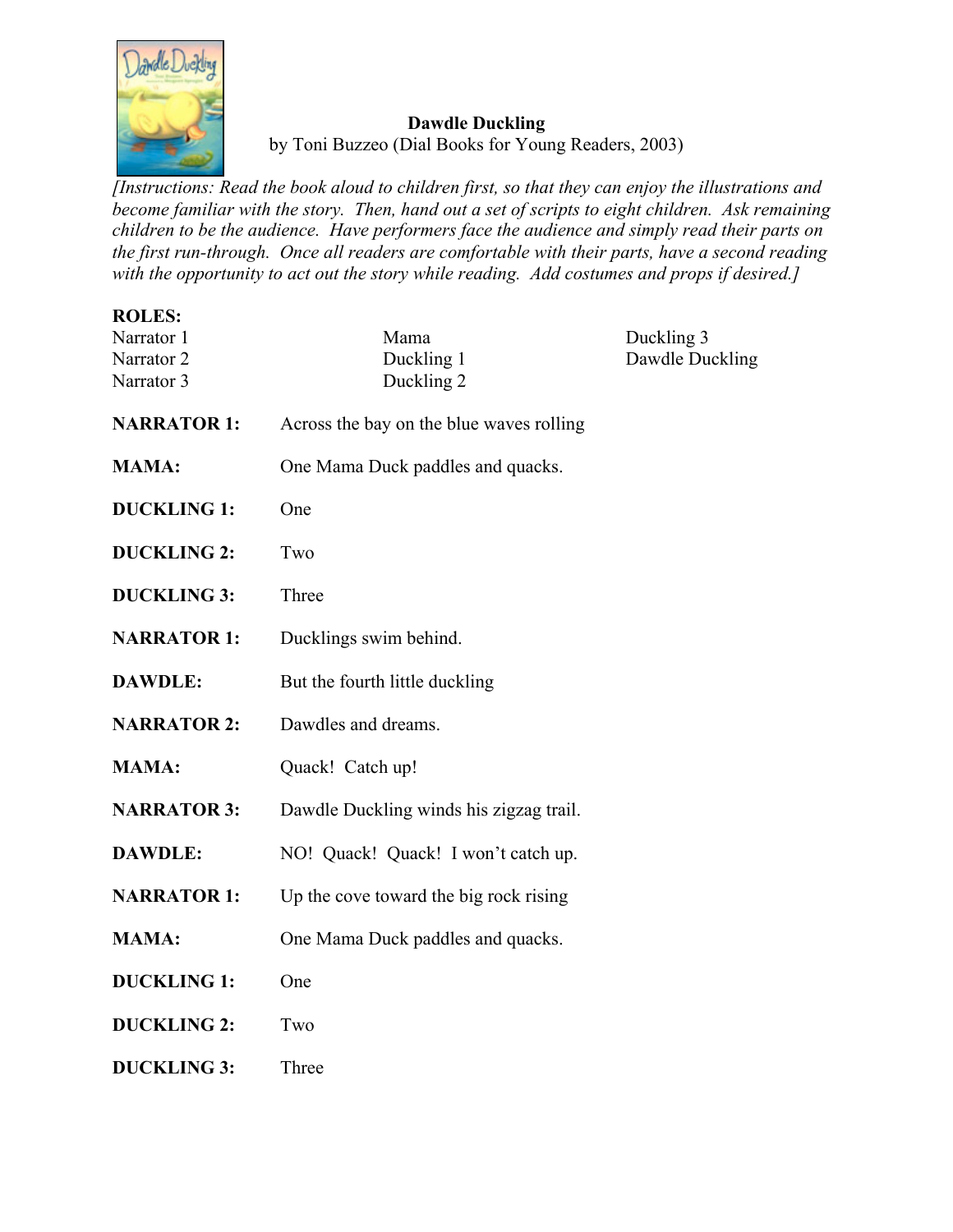**NARRATOR 1:** Ducklings swim behind. **DAWDLE:** But the fourth little duckling **NARRATOR 2:** Dawdles and dreams, preens and plays. **MAMA:** Quack! Catch up! **NARRATOR 3:** Dawdle Duckling nips his downy fluff. **DAWDLE:** NO! Quack! Quack! I won't catch up. **NARRATOR 1:** Along the shore to the green grass sprouting **MAMA:** One Mama Duck paddles and quacks. **DUCKLING 1:** One **DUCKLING 2:** Two **DUCKLING 3:** Three **NARRATOR 1:** Ducklings swim behind **DAWDLE:** But the fourth little duckling **NARRATOR 2:** Dawdles and dreams. preens and plays, splashes and spins. **MAMA:** Quack! Catch up! **NARRATOR 3:** Dawdle Duckling splatters a foamy spray. **DAWDLE:** NO! Quack! Quack! I won't catch up. **NARRATOR 1:** Past the marsh with the cattails waving **MAMA:** One Mama Duck paddles and quacks. **DUCKLING 1:** One **DUCKLING 2:** Two **DUCKLING 3:** Three